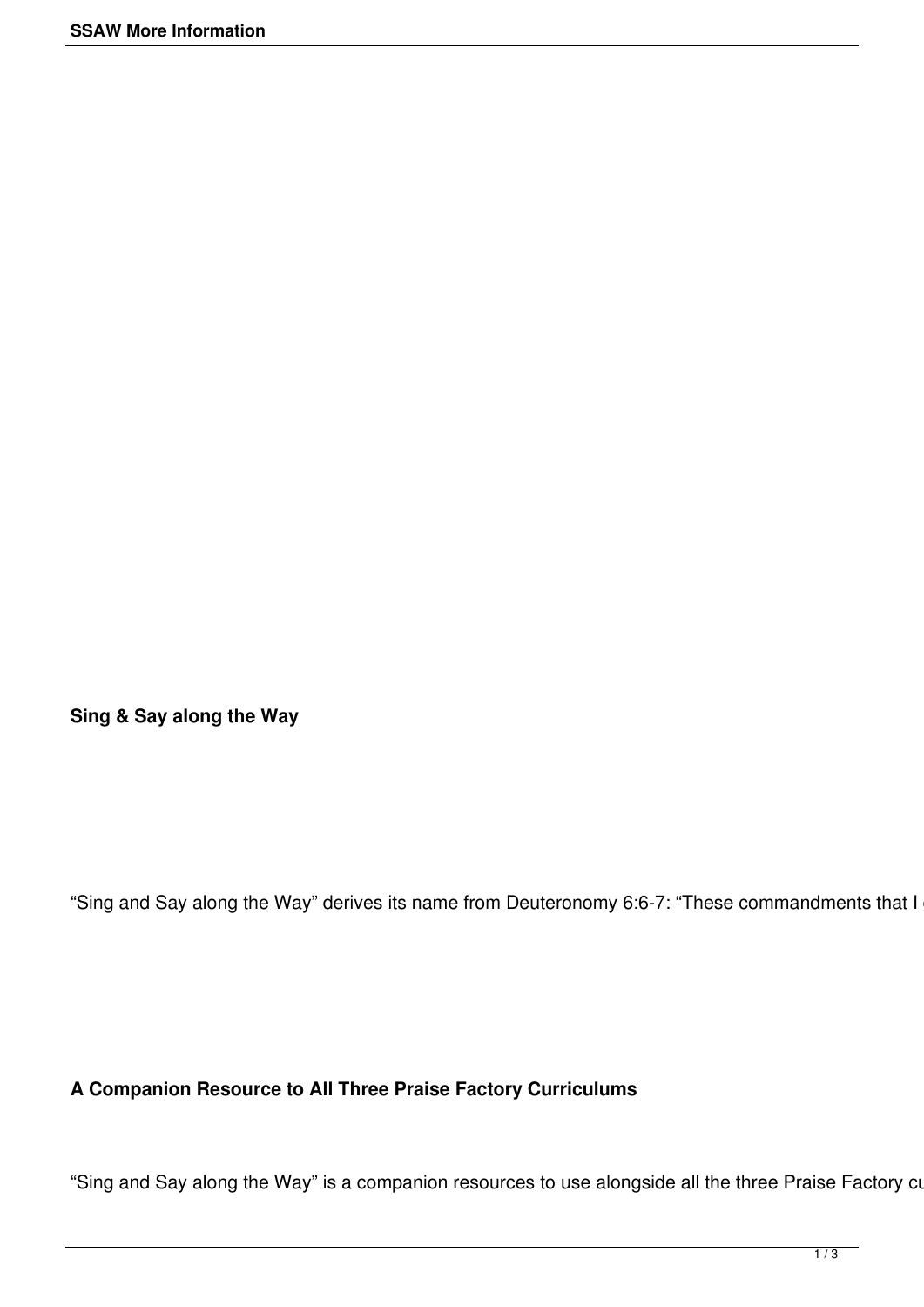## **A Great Summary of All the Biblical Truths Taught in the Curriculums**

Sing and Say along the Way is the only resource that summarizes all of the key concepts taught in all th

## **Teach, Take & Tell Resources**

The Teach, Take & Tell section includes the key concept for each of the 12 units introduced in the curric

### **Big Questions & Answers for little people Resources**

The Big Questions & Answers for little people section includes the key concept for each of the 52 conce

### **The Praise Factory Resources**

The Praise Factory section includes the key concept for each of the 104 concepts introduced in the curr

#### **Uses**

You may want to use these resources to aid Bible memorization with your children. They may be

However your family uses them, I hope that they will be spiritually helpful, easy-to-use resources that he

#### **Format**